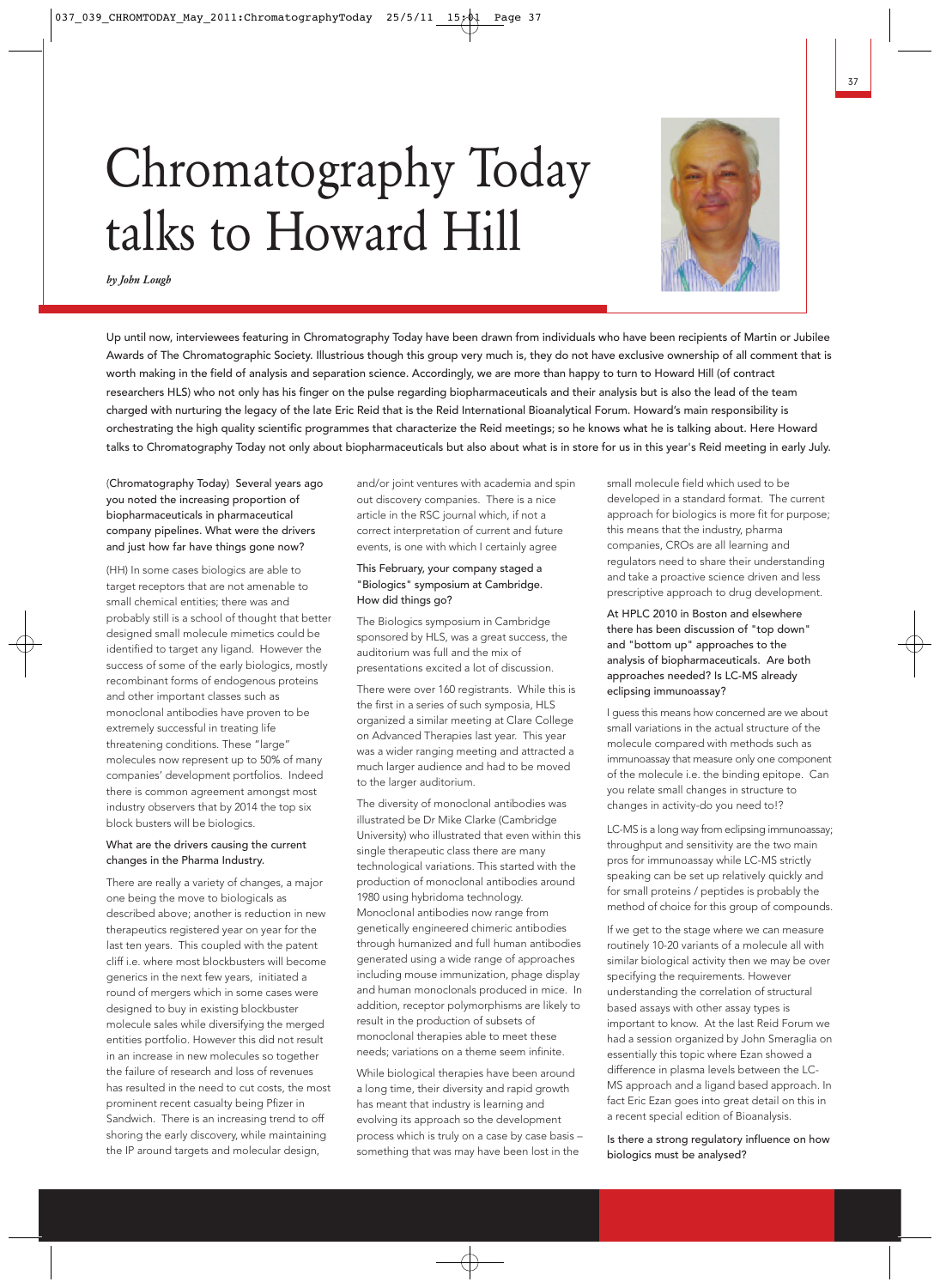as the PK discussion group and more latterly with the Bioanalytical Zone website launched mid March 2011, there is nothing like getting people together to be open and frank about their problems.

## Do you find that company bioanalysts are still prepared to openly discuss the problems they are facing and compare notes with bioanalysts from competitor companies?

As discussed above, this does take place more on an informal basis while the number of formal problem-exposing talks has diminished. However, it may be that because of the diversity and the need to cover so many areas, less emphasis on discussing common problems is inevitable.

# Do you expect that cuts in Drug Discovery in the UK will strongly affect the total amount of drug bioanalysis being carried out here or will it simply mean that different people are carrying out the bioanalysis?

Whoever carries out bioanalysis means there will be a demand for information exchange. The demise of the number of major innovators from about 30 companies in the seventies to a handful now does not mean there will be fewer drugs or less bioanalysis taking place. Pharma (currently) is moving to the virtual model while many smaller companies are being spawned as big Pharma downsizes and in some cases universities are developing capabilities in this area. So yes the number of Bioanalysts will not decline but come from a broader range of backgrounds and interests. I believe the audiences are now more eclectic than ever, be it on age, status and analytical expertise.

The major threat to any scientific meeting is if target audience dwindles because drug development in its entirety is off shored and the West becomes an owner of the IP only i.e. target id and design of the drug molecule and a marketing / sales operation – many companies are trending towards this model, some overtly others more subtly.

I hope the Pharma industry in the West does not go the way the manufacturing industry has gone – but that is another discussion.

The Forum is a great opportunity to cross fertilize ideas – share experiences and above all to develop knowledge in a wide range of developing technologies to measure an even wider range of therapeutic molecules.

Perhaps one of the most engaging talks was that presented by Robin Thorpe (NIBSC) who engaged the audience for over an hour on the Tegenero story. While not a classical PK story it certainly threw more light on the understanding of the mechanism of action of these type of drugs and certainly there is a good reason for broadening the scope of talks and the range of attendees from pure regulatory bioanalysis though to clinical chemists and

maybe forensic sciences - indeed in the first few Reid Fora this was the case.

## What will be the major themes of this year's Reid meeting? What do you anticipate might be the highlights?

I would like to feel that we are keeping abreast of the "usual" but also looking at the opportunities (and limitations) of enabling technologies in the Discovery arena and the developing MIST (metabolites in safety toxicology) issues – was it ever an issue or did the industry turn it into one, and last but not least – Dried Blood Spots – what are the financial benefits (pivotal) and improvements in Quality (fit for purpose) we can always add a decimal point to our data but to what benefit.

We have provided plenty of opportunity to discuss these issues and will be reporting back in the Special Edition of Bioanalysis dedicated to Eric Reid's memory.

# Going beyond 2011, is there a future vision for the Reid Forum?

These are my personal views and as it will be my last Forum I can be a little more candid in my aspirations for the Forum.

Of late the industry has come to embrace the CRO fraternity, in larger number, an issue not lost on the Forum. It is important that the Forum does not descend into 10 CROs "seeking" business from 3 (2) major Pharma. I think the Forum exhibition sessions are something we have developed over the last few years giving exhibitors and delegates opportunity to discuss issues in depth. We continue to hold the price of the forum by moving from wine and silver service at lunch (for those that can remember) to Formica self service lunch while still maintaining the nature of the social sessions.

I believe the Forum needs to keep in touch with its constituency on a more regular basis and maybe link up with other groups such as the EBF could make this possible, developing a more professional approach to the organization (increased cost) of the meeting – however maintaining the essence of a meeting designed by analysts for analysts is essentially the way forward BUT can the time be found to do this?

## Sounds like an all-consuming activity – do you have any time for other interests?

These include hill walking, gardening, antique and modern glass collecting as well as belatedly jogging, much against my logical sensibilities, except for the theoretical belief that fitness equal good health – last but not least travelling to visit the family diaspora now spread around the world.

Many thanks for your time, Howard. We wish you well with the Reid Forum (www.chromsoc.com).

There is much more to Howard Hill than being a leading light in the Reid Forum Syndicate. He joined HLS in 1999 as Director of Pharmaceutical Analytical Services and more recently as Group Director of Pharmaceutical Development. He has held a number of positions as Director / Head of Bioanalytical / Metabolism / Pharmaceutical Analysis in a variety of Contract Laboratories including IPHAR (Germany, Spain), BIOS (UK), BioResearch and Phoenix in Canada, Hazleton and Covance in the UK. Prior to his career in Contract Research he worked for Wellcome Laboratories, where he was a Post Doctoral Research Associate at the University of London, Middlesex Hospital Medical School and a Senior Analyst with Hoechst in the UK. He has authored over 200 papers, presentations and posters and co-edited the series "Methodological Surveys in Bioanalysis of Drugs" with Drs Reid and Wilson. He is past Chairman of the Joint Pharmaceutical Analysis Group of the Royal Society of Chemistry and the Royal Pharmaceutical Society (GB). He has a BSc and PhD (1971) in Biochemistry from the University of Wales and is a member of the Royal Society of Chemistry and American Association of Pharmaceutical Scientists. (Bio-details from Bioanalysis; Howard Hill is a Senior Editor of Bioanalysis, a journal of the Future Science Group)

#### RELATED READING

The rise of the biologic Gill, V Chemistry World, January 2008

FDA takes tough line on biologic drug Crow, JM Chemistry World, April 2008

Bioanalysis of biotherapeutics at a crossroad Ezan, E

Bioanalysis, March 2011, Vol. 3, No. 5, Pages 469-471.

Specificity of bioanalytical methods for pharmacokinetic support of biological macromolecular therapeutics is important

Findlay, JWA

Bioanalysis, March 2011, Vol. 3, No. 6, Pages 567-569.

Ligand-binding assays: old challenges, new solutions Oldfield, P

Bioanalysis, March 2011, Vol. 3, No. 6, Pages 571-573.

Characterization of protein therapeutics by mass spectrometry: recent developments and future directions Chen, GD; Warrack, BM; Goodenough, AK, et al. Drug Discovery Today, 2011. Vol. 16 Issue: 1-2 Pages: 58-64

Intact protein analysis in the biopharmaceutical field Staub, A; Guillarme, D; Schappler, J, et al. J. Pharm. Biomed. Anal., 2011. Volume: 55 Issue: 4 Pages: 810-822

Process analytical technology (PAT) for biopharmaceuticals Author(s): Glassey, J; Gernaey, KV; Clemens, C, et al. Biotechnology Journal, 2011. Volume: 6 Issue: 4 Pages: 369-377